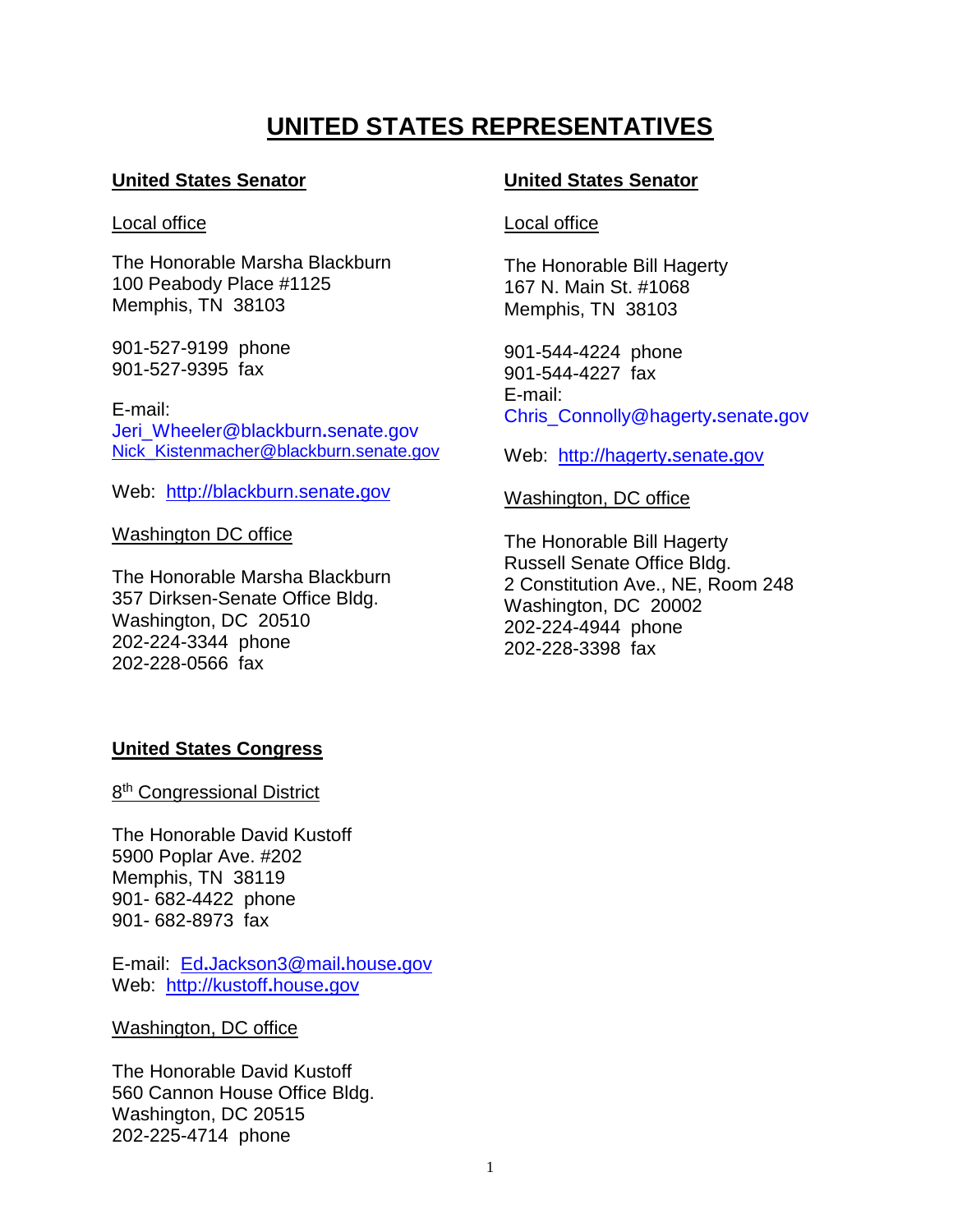# **STATE OF TENNESSEE**

## **Governor**

The Honorable Bill Lee Governor, State of Tennessee State Capitol Building, 1<sup>st</sup> Floor Nashville, TN 37243-5081

(615) 741-2001 E-Mail: [bill.lee@state.tn.us](mailto:bill.lee@state.tn.us) Web Site: [http://www.state.tn.us](http://www.state.tn.us/)

## **STATE SENATORS**

Web Site: [http://www.capitol.tn.gov](http://www.capitol.tn.gov/)

## District 30

Sara Kyle Cordell Hull Building, Suite 760 425 Rep. John Lewis Way North Nashville, TN 37243-0030

615-741-4167

[sen.sara.kyle@capitol.tn.gov](mailto:sen.sara.kyle@capitol.tn.gov)

District 32

The Honorable Paul Rose Cordell Hull Building, Suite 734 425 Rep. John Lewis Way North Nashville, TN 37243

615-741-1967 1-800-449-8366 Ext. 11967 [sen.paul.rose@capitol.tn.gov](mailto:sen.paul.rose@capitol.tn.gov)

## **STATE REPRESENTATIVES**

## District 88

The Honorable Larry J. Miller Cordell Hull Building, Suite 580 425 Rep. John Lewis Way North Nashville, TN 37243-0088

615-741-4453

[rep.larry.miller@capitol.tn.gov](mailto:rep.larry.miller@capitol.tn.gov)

## **STATE REPRESENTATIVES. CONT…**

District 97

The Honorable John Gillespie Cordell Hull Building, Suite 590 425 Rep. John Lewis Way North Nashville, TN 37243-0197

615-741-8201 1-800-449-8366 Ext. 18201

[rep.john.gillespie@capitol.tn.gov](mailto:rep.john.gillespie@capitol.tn.gov)

## District 98

The Honorable Antonio Parkinson Cordell Hull Building, Suite 419 425 Rep. John Lewis Way North Nashville, TN 37243-0198

## 615-741-4575

[rep.antonio.parkinson@capitol.tn.gov](mailto:rep.antonio.parkinson@capitol.tn.gov)

## District 99

The Honorable Tom Leatherwood Cordell Hull Building, Suite 514 425 Rep. John Lewis Way North Nashville, TN 37243-0199

615-741-7084 1-800-449-8367 Ext. 17084

[rep.tom.leatherwood@capitol.tn.gov](mailto:rep.tom.leatherwood@capitol.tn.gov)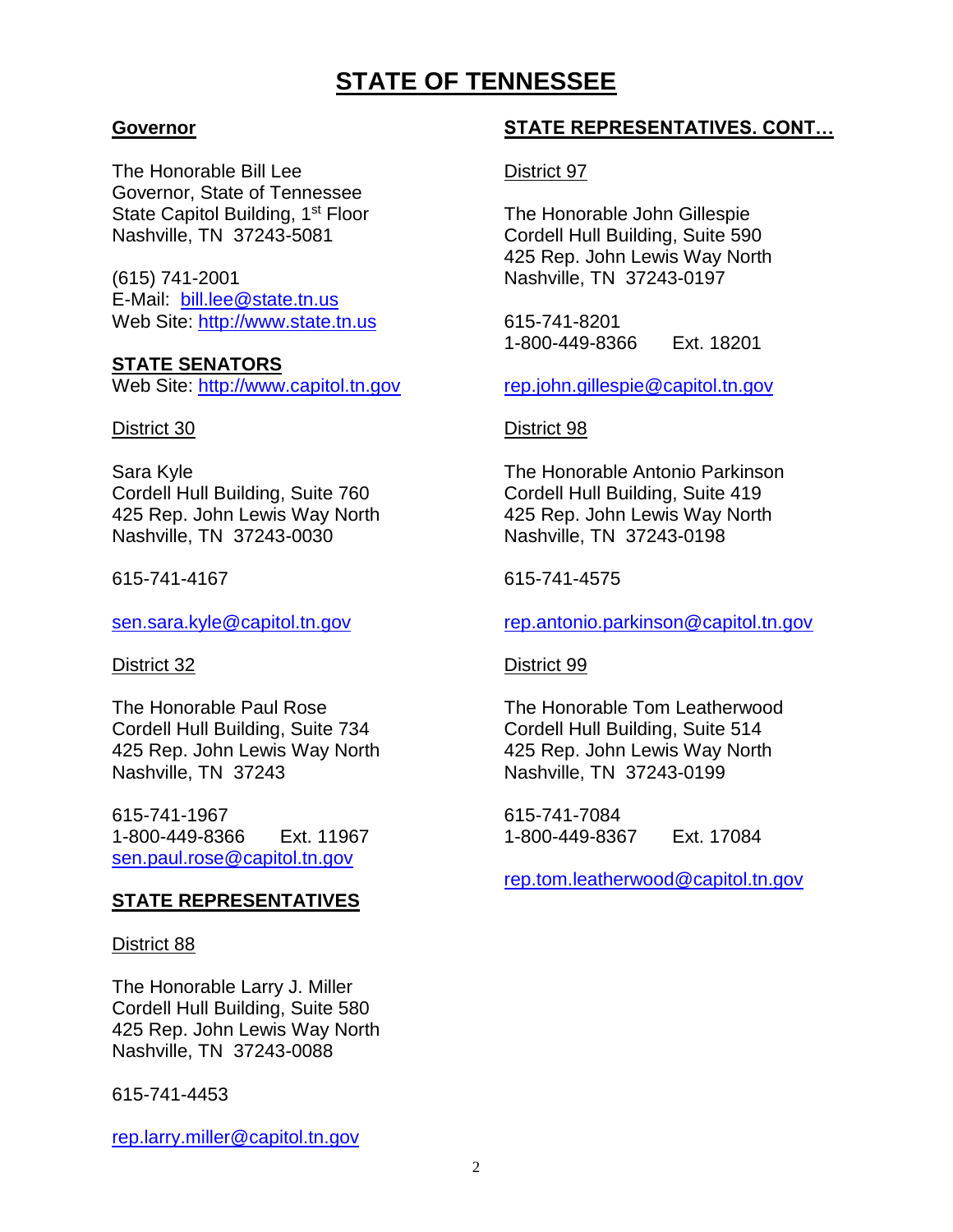# **SHELBY COUNTY, TENNESSEE**

## **Mayor**

The Honorable Lee Harris Mayor, Shelby County 160 N. Main, 11<sup>th</sup> Floor Memphis, TN 38103-1876

(901) 222-2000 Office (901) 222-2005 Fax E-Mail: [Officeofthemayor@shelbycountytn.gov](mailto:Officeofthemayor@shelbycountytn.gov) Web Site: [http://www.shelbycountytn.gov](http://www.shelbycountytn.gov/)

## **Shelby County Board of Commissioners**

## **Commission Office:**

160 N. Main St., Suite 600 Memphis, TN 38103

901-222-1000 Office 901-222-1002 Fax

## **Members:**

## District 1

Amber Mills 160 N. Main St., Suite 600 Memphis, TN 38103

901-222-1015 amber**.**mills@shelbycountytn.gov

## District 2

David C. Bradford 160 N. Main St., Suite 600 Memphis, TN 38103

901-222-1008 david**.**bradford@shelbycountytn.gov District 3 (Represents Bartlett)

Mick Wright 160 N. Main St., Suite 600 Memphis, TN 38103

901-222-1005 mick**.**wright@shelbycountytn.gov

## District 4

Mark Billingsley 160 N. Main St., Suite 600 Memphis, TN 38103

901-222-1009 mark**.**billingsley@shelbycountytn.gov

## District 5

Michael Whaley, Chair Pro Tempore 160 N. Main St., Suite 600 Memphis, TN 38103

901-222-1013 michael**.**whaley@shelbycountytn.gov

## District 6

Willie F. Brooks, Jr., Chairman 160 N. Main St., Suite 600 Memphis, TN 38103

901-222-1010 willie**.**brooks@shelbycounthtn.gov

## District 7

Tami Sawyer 160 N. Main St., Suite 600 Memphis, TN 38103

901-222-1012 tami**.**sawyer@shelbycountytn.gov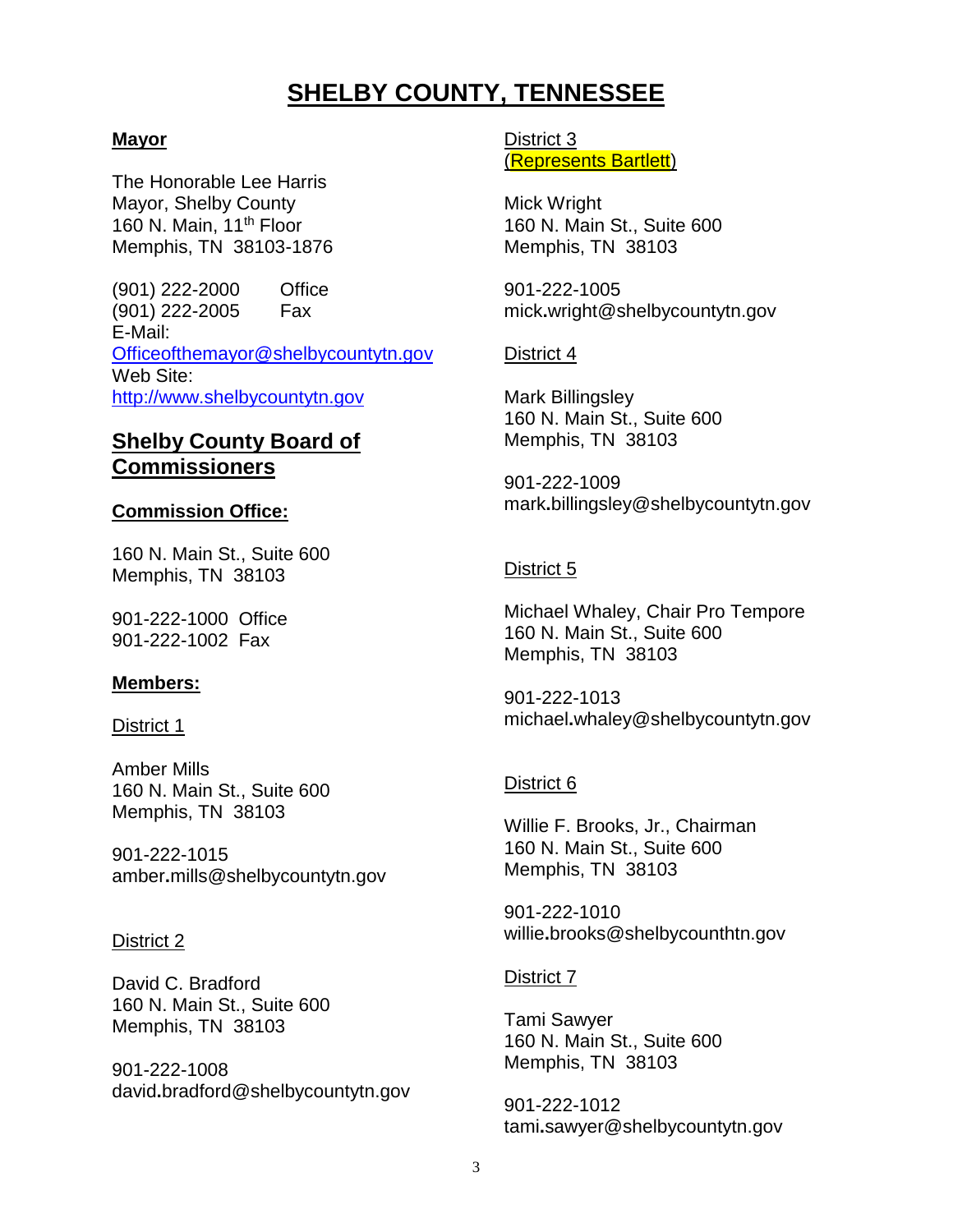# **Shelby County Board of Commissioners Cont…**

## District 8

Mickell M. Lowery 160 N. Main St., Suite 600 Memphis, TN 38103

901-222-1011 mickell**.**lowery@shelbycountytn.gov

#### District 9

Edmund Ford, Jr. 160 N. Main St., Suite 600 Memphis, TN 38103

901-222-1007 edmund**.**ford@shelbycountytn.gov

#### District 10

Reginald Milton 160 N. Main St., Suite 600 Memphis, TN 38103

901-222-1006 reginald**.**milton@shelbycountytn.gov

## District 11

Eddie Jones 160 N. Main St., Suite 600 Memphis, TN 38103

222-1017 Eddie**.**S**.**jones@shelbycountytn.gov

## District 12

Van Turner 160 N. Main St., Suite 600 Memphis, TN 38103

901-222-1016 van.turner@shelbycountytn.gov

## District 13

Brandon Morrison 160 N. Main St., Suite 600 Memphis, TN 38103

901-222-1014 brandon**.**morrison@shelbycountytn.gov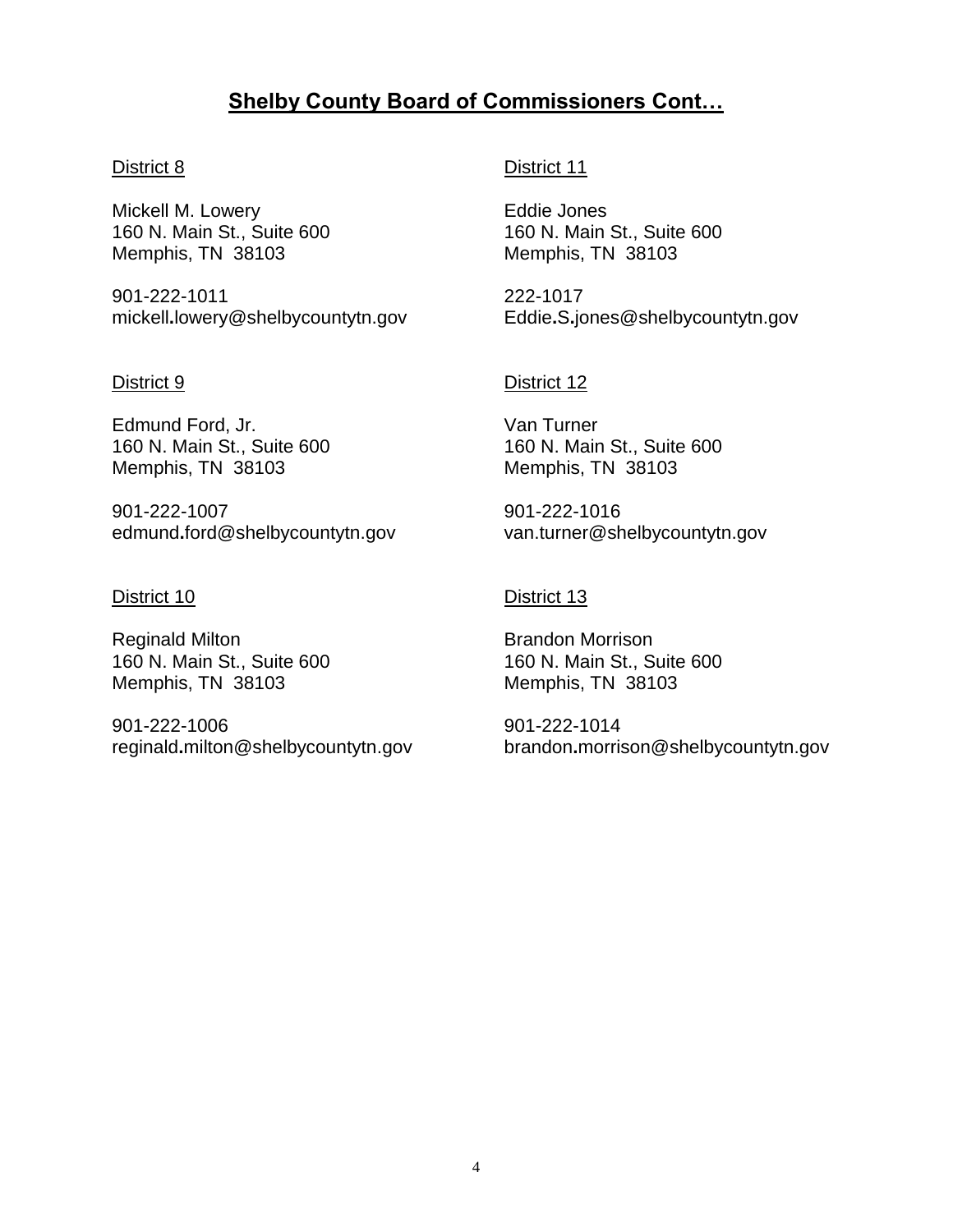# **CITY OF MEMPHIS, TENNESSEE**

## **Mayor**

The Honorable Jim Strickland Mayor, City of Memphis 125 N. Main, Suite 700 Memphis, TN 38103

636-6000 Office 576-6018 Fax E-mail: [mayor@memphistn.gov](mailto:mayor@memphistn.gov) Web Site: [http://www.memphistn.gov](http://www.memphistn.gov/)

## **Memphis City Council**

## **Council Office:**

125 N. Main, Suite 514 Memphis, TN 38103

636-6786 Office 636-6796 Fax

Web Site: [www.memphistn.gov/Government/Citycouncil.aspx](http://www.memphistn.gov/Government/Citycouncil.aspx)

## **Members**

## District 1

Rhonda Logan 125 N. Main, #514 Memphis, TN 38103

636-6786 Rhonda**.**[Logan@memphistn.gov](mailto:Rhonda.Logan@memphistn.gov)

## District 2

Frank Colvett, Jr., Chairman 125 N. Main, #514 Memphis, TN 38103

636-6786 [Frank.colvettjr@memphistn.gov](mailto:Frank.colvettjr@memphistn.gov)

## District 3

Patrice J. Robinson 125 N. Main, #514 Memphis, TN 38103

636-6786 [Patrice.Robinson@memphistn.gov](mailto:Patrice.Robinson@memphistn.gov)

## District 4

Jamita Swearengen, Vice Chair 125 N. Main, #514 Memphis, TN 38103

636-6786 [Jamita.Swearengen@memphistn.gov](mailto:Jamita.Swearengen@memphistn.gov)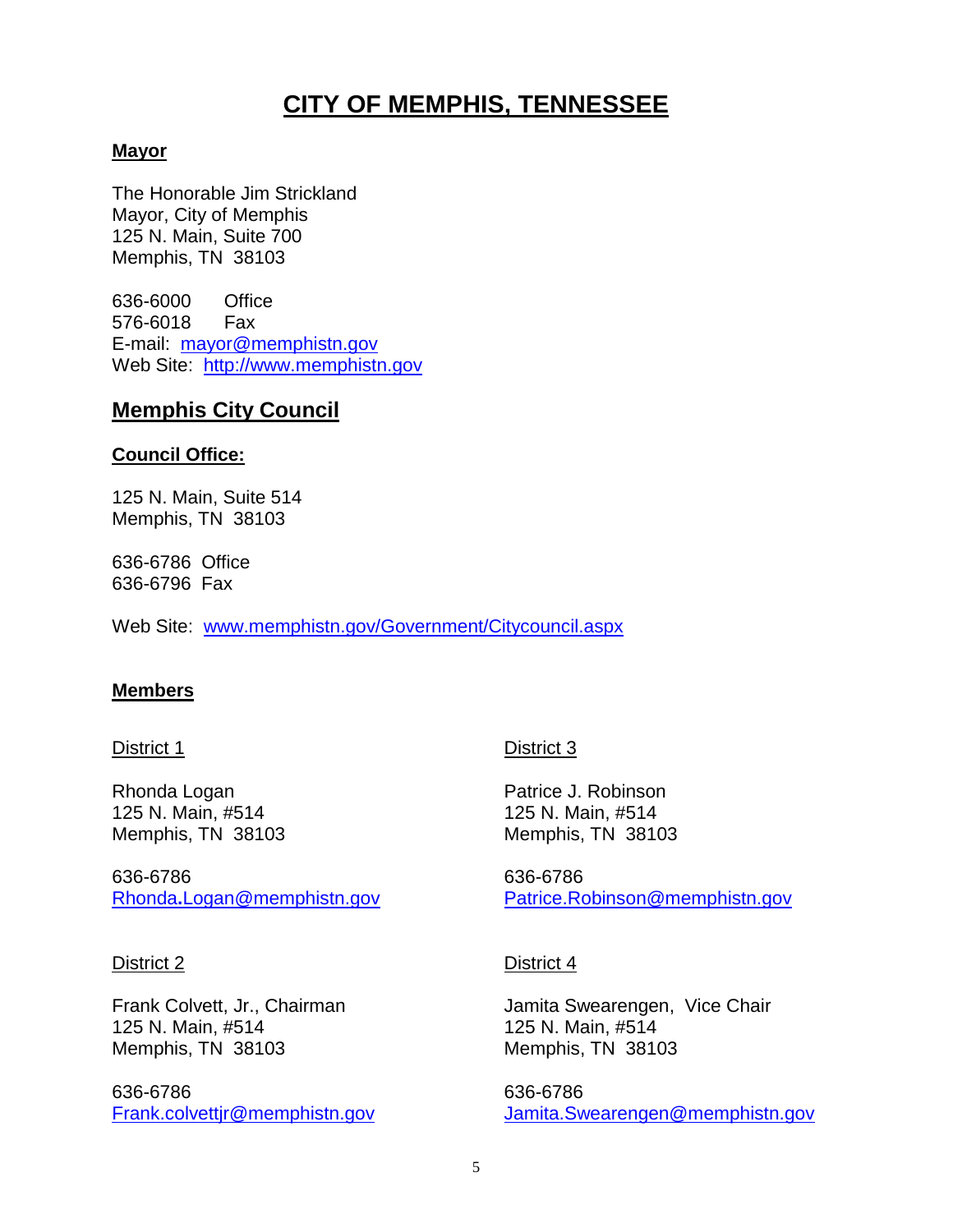## **Memphis City Council Members Cont…**

## District 5

Worth Morgan 125 N. Main, #514 Memphis, TN 38103

636-6786 [Worth.Morgan@memphistn.gov](mailto:Worth.Morgan@memphistn.gov)

#### District 6

Edmund Ford, Sr. 125 N. Main, Room 514 Memphis, TN 38103

636-6786 [Edmond.FordSr@memphistn.gov](mailto:Edmond.FordSr@memphistn.gov)

#### District 7

Michalyn Easter-Thomas 125 N. Main, Room 514 Memphis, TN 38103

636-7010 Michalyn**.**[easter-Thomas@memphistn.gov](mailto:Michalyn.easter-Thomas@memphistn.gov)

## Super District 8, Position 1

JB Smiley, Jr. 125 N. Main, Room 514 Memphis, TN 38103

636-6786 JB**.**[smileyjr@memphistn.gov](mailto:JB.smileyjr@memphistn.gov)

Super District 8, Position 2

Cheyenne Johnson 125 N. Main, #514 Memphis, TN 38103

636-6786 [Cheyenne.johnson@memphistn.gov](mailto:Cheyenne.johnson@memphistn.gov)

## Super District 8, Position 3

Martavius Jones 125 N. Main, #514 Memphis, TN 38103

636-7016 [Martavius.Jones@memphistn.gov](mailto:Martavius.Jones@memphistn.gov)

Super District 9, Position 1

Chase Carlisle 125 N. Main, #514 Memphis, TN 38103

636-6786 Chase**.**[Carlisle@memphistn.gov](mailto:Chase.Carlisle@memphistn.gov)

Super District 9, Position 2

J. Ford Canale 125 N. Main, #514 Memphis, TN 38103

636-6786 [Jford.canale@memphistn.gov](mailto:Jford.canale@memphistn.gov)

## Super District 9, Position 3

Dr. Jeff Warren 125 N. Main, #514 Memphis, TN 3813

636-6786 Jeff**.**[Warren@memphistn.gov](mailto:Jeff.Warren@memphistn.gov)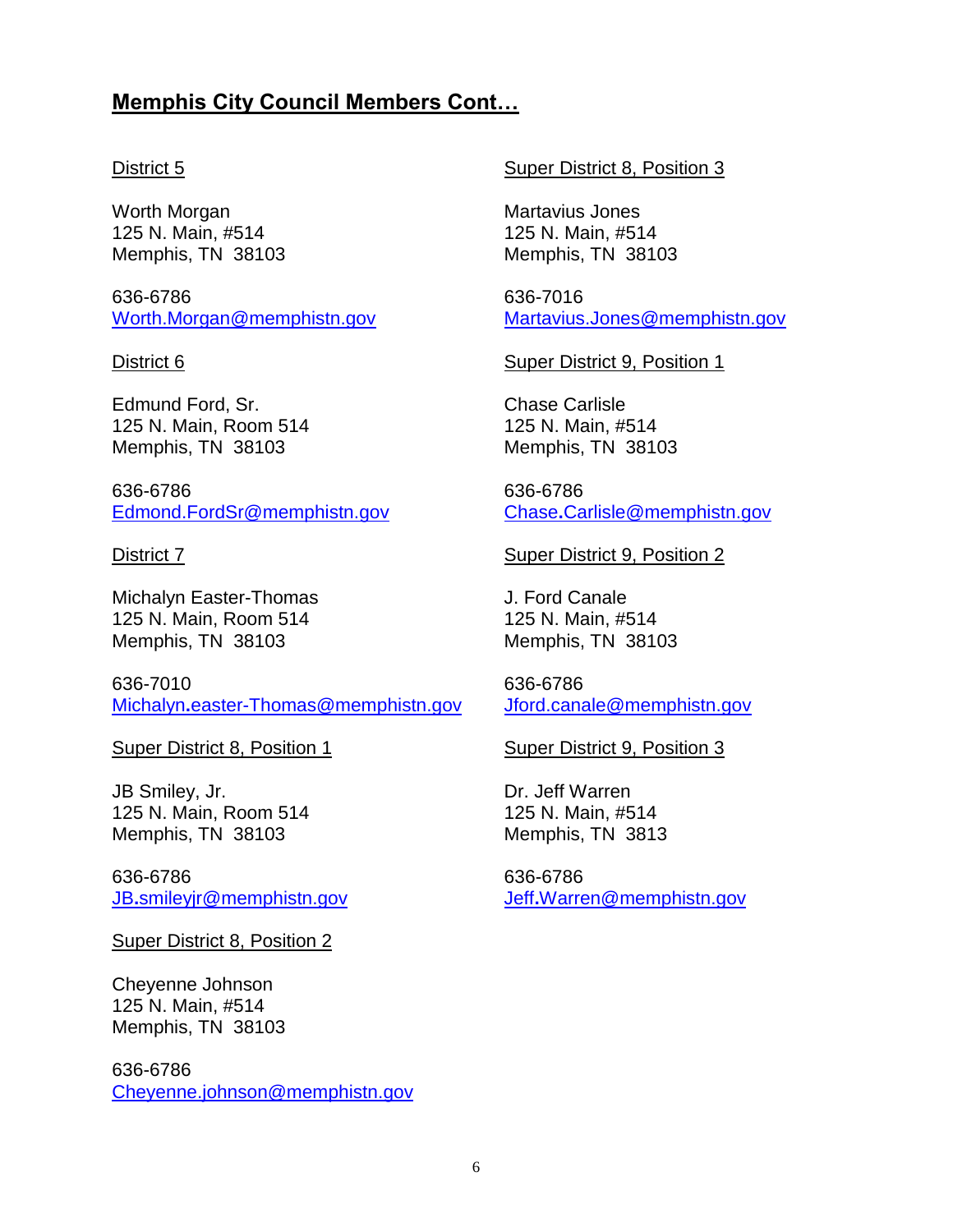# **SHELBY COUNTY, TENNESSEE**

## **SHELBY COUNTY BOARD OF EDUCATION MEMBERS**

160 S. Hollywood St. Memphis, TN 38112

901-416-5447

Website: [www.scsk12.org](http://www.scsk12.org/)

Email to Board office: [boardoffice@scsk12.org](mailto:boardoffice@scsk12.org)

Emails to board members may be sent through the SCS website.

## District I

Michelle Robinson McKissack [MckissackM@scsk12.org](mailto:MckissackM@scsk12.org)

## District II

Althea Greene, Vice Chair [GreeneAE@scsk12.org](mailto:GreeneAE@scsk12.org)

## District III

Stephanie Love [LOVES1@scsk12.org](mailto:LOVES1@scsk12.org)

## District IV

Kevin D. Woods [WOODSKD@scsk12.org](mailto:WOODSKD@scsk12.org)

## District V

Sheleah Harris [HarrisS12@scsk12.org](mailto:HarrisS12@scsk12.org)

## District VI

Shante K. Avant [avantsk@scsk12.org](mailto:avantsk@scsk12.org)

## District VII

Miska Clay Bibbs, Chair [BIBBSMC@scsk12.org](mailto:BIBBSMC@scsk12.org)

## District VIII

William "Billy" Orgel [orgelwe@scsk12.org](mailto:orgelwe@scsk12.org)

## District IX

Joyce Dorse Coleman [DorsecolemanJ@scsk12.org](mailto:DorsecolemanJ@scsk12.org)